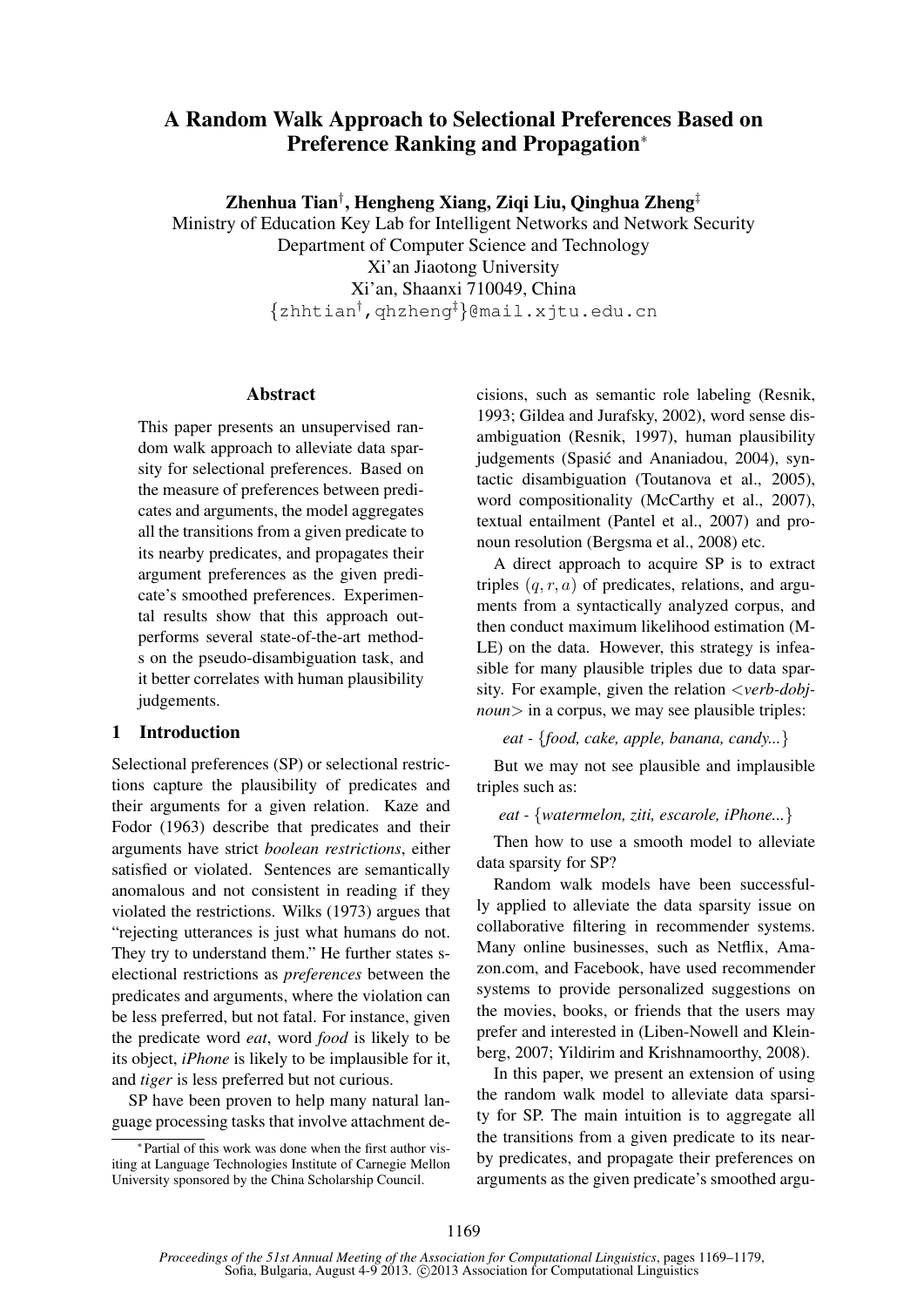ment preferences. Our work and contributions are summarized as follows:

- We present a framework of random walk approach to SP. It contains four components with *flexible* configurations. Each component is corresponding to a specific functional operation on the bipartite and monopartite graphs which representing the SP data;
- We propose an adjusted *preference ranking* method to measure SP based on the popularity and association of predicate-argument pairs. It better correlates with human plausibility judgements. It also helps to discover similar predicates more precisely;
- We introduce a *probability function* for random walk based on the predicate distances. It controls the influence of nearby and distant predicates to achieve more accurate results;
- We find out that *propagate* the measured preferences of predicate-argument pairs is more proper and natural for SP smooth. It helps to improve the final performance significantly.

We conduct experiments using two sections of the LDC English gigaword corpora as the generalization data. For the *pseudo-disambiguation* task, we evaluate it on the Penn TreeBank-3 data. Results show that our model outperforms several previous methods. We further investigate the correlations of smoothed scores with *human plausibility judgements*. Again our method achieves better correlations on two third party data.

The remainder of the paper is organized as follows: Section 2 introduces related work. Section 3 briefly formulates the overall framework of our method. Section 4 describes the detailed model configurations, with discussions on their roles and implications. Section 5 provides experiments on both the pseudo-disambiguation task and human plausibility judgements. Finally, Section 6 summarizes the conclusions and future work.

### 2 Related Work

### 2.1 WordNet-based Approach

Resnik (1996) conducts the pioneer work on corpus-driven SP induction. For a given predicate  $q$ , the system firstly computes its distribution of argument semantic classes based on WordNet. Then for a given argument  $a$ , the system collects the set of candidate semantic classes which contain the argument  $a$ , and ensures they are seen in q. Finally the system picks a semantic class from the candidates with the maximal selectional association score, and defines the score as smoothed score of  $(q, a)$ .

Many researchers have followed the so-called WordNet-based approach to SP. One of the key issues is to induce the set of argument semantic classes that are acceptable by the given predicate. Li and Abe (1998) propose a tree cut model based on minimal description length (MDL) principle for the induction of semantic classes. Clark and Weir (2002) suggest a hypothesis testing method by ascending the noun hierarchy of WordNet. Ciaramita and Johnson (2000) model WordNet as a Bayesian network to solve the "explain away" ambiguity. Beyond induction on argument classes only, Agirre and Martinez (2001) propose a class-toclass model that simultaneously learns SP on both the predicate and argument classes.

WordNet-based approach produces human interpretable output, but suffers the poor lexical coverage problem. Gildea and Jurafsky (2002) show that clustering-based approach has better coverage than WordNet-based approach. Brockmann and Lapata (2003) find out that sophisticated WordNet-based methods do not always outperform simple frequency-based methods.

### 2.2 Distributional Models without WordNet

Alternatively, Rooth et al. (1999) propose an EMbased *clustering* smooth for SP. The key idea is to use the latent clusterings to take the place of Word-Net semantic classes. Where the latent clusterings are automatically derived from distributional data based on EM algorithm. Recently, more sophisticated methods are innovated for SP based on topic models, where the *latent variables* (topics) take the place of semantic classes and distributional clusterings (Séaghdha, 2010; Ritter et al., 2010).

Without introducing semantic classes and latent variables, Keller and Lapata (2003) use the web to obtain frequencies for unseen bigrams smooth. Pantel et al. (2007) apply a collection of rules to filter out incorrect inferences for SP. Specifically, Dagan et al. (1999) introduce a general similaritybased model for word co-occurrence probabilities, which can be interpreted for SP. Similarly, Erk et al. propose an argument-oriented similarity model based on semantic or syntactic vector spaces (Erk,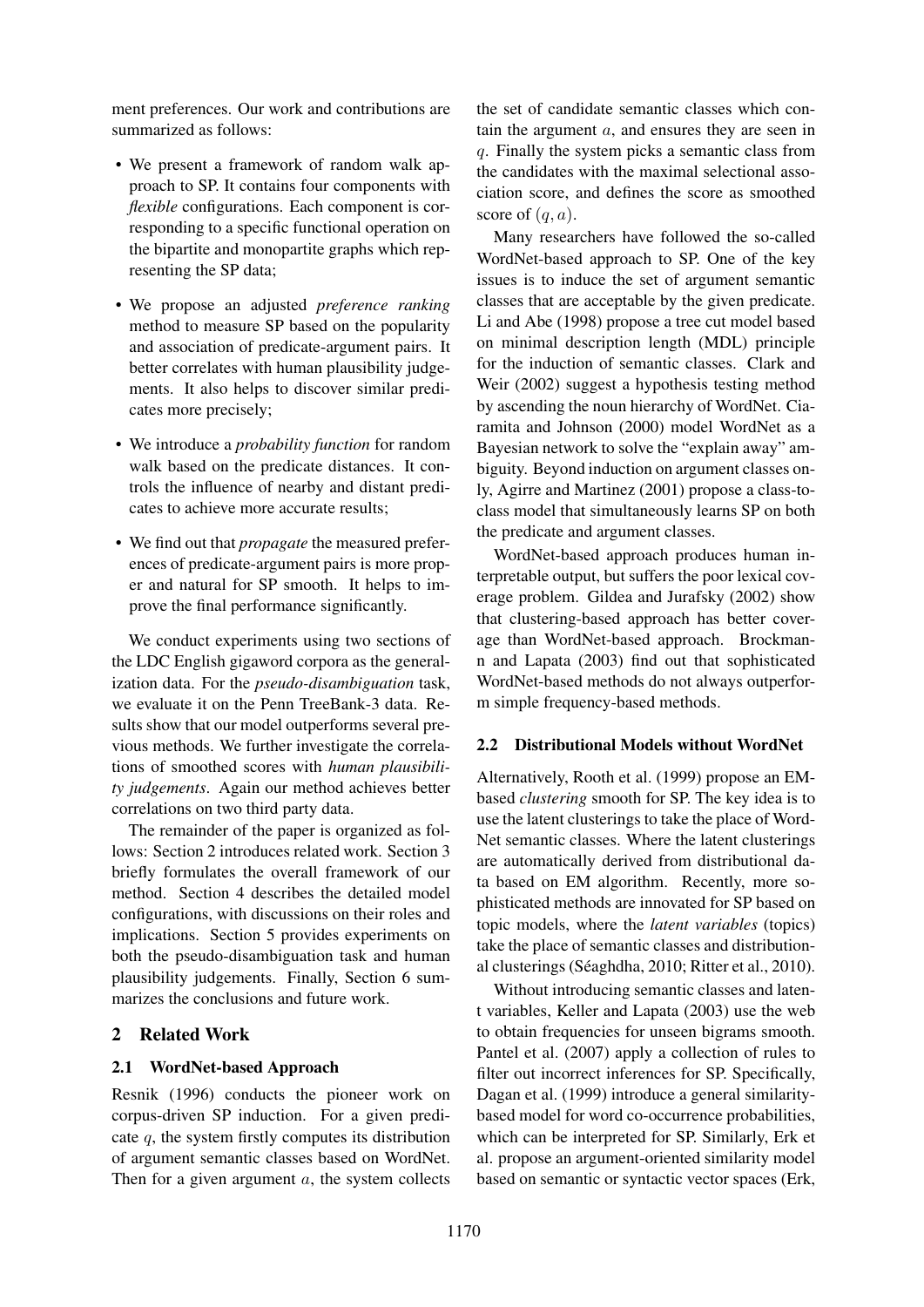2007; Erk et al., 2010). They compare several similarity functions and weighting functions in their model. Furthermore, instead of employing various similarity functions, Bergsma et al. (2008) propose a discriminative approach to learn the weights between the predicates, based on the *verb-noun* co-occurrences and other kinds of features.

Random walk model falls into the non-class based distributional approach. Previous literatures have fully studied the selection of distance or similarity functions to find out similar predicates and arguments (Dagan et al., 1999; Erk et al., 2010), or learn the weights between the predicates (Bergsma et al., 2008). Instead, we put effort in following issues: 1) how to measure SP; 2) how to transfer between predicates using random walk; 3) how to propagate the preferences for smooth. Experiments show these issues are important for SP and they should be addressed properly to achieve better results.

#### 3 RSP: A Random Walk Model for SP

In this section, we briefly introduce how to address SP using random walk. We propose a framework of RSP with four components (functions). Each of them are flexible to be configured. In summary, Algorithm 1 describes the overall process.

Algorithm 1 *RSP: Random walk model for SP* **Require:** Init bipartite graph  $G$  with raw counts 1: // Ranking on the bipartite graph  $G$ ; 2:  $R = \Psi(G)$ ; // *ranking function* 3: // Project  $R$  to monopartite graph  $D$ 4:  $D = \Phi(R)$ ; // *distance function* 5: // Transform D to stochastic matrix P 6:  $P = \Delta(D)$ ; // *probability function* 7: // Get the convergence  $\overline{P}$ 8:  $\widetilde{P} = \sum_{t=1}^{\infty}$  $(dP)^t$  $\frac{(dP)^{i}}{|(dP)^{t}|} = dP(I - dP)^{-1};$ 9: **return** Smoothed bipartite graph R<br>10:  $\widetilde{R} = \widetilde{P} * R$ ; *|| propagation fun* 10: Re = Pe ∗ R; // *propagation function*

Bipartite Graph Construction: For a given relation  $r$ , the observed predicate-argument pairs can be represented by a bipartite graph  $G=(X, Y, E)$ . Where  $X = \{q_1, q_2, ..., q_m\}$  are the m predicates, and  $Y = \{a_1, a_2, ..., a_n\}$  are the n arguments. We initiate the links  $E$  with the raw co-occurrence counts of seen predicate-argument pairs in a given generalization data. We represent the graph by an adjacency matrix with rows representing predicates and columns as arguments. For convenience, we use indices  $i, j$  to represent predicates  $q_i, q_j$ , and  $k, l$  for arguments  $a_k, a_l$ .

We employ a preference *ranking function* Ψ to measure the SP between the predicates and arguments. It transforms  $G$  to a corresponding bipartite graph  $R$ , with links representing the strength of SP. Each row of the adjacency matrix  $R$  denotes the predicate vector  $\vec{q}_i$  or  $\vec{q}_i$ . We discuss the selection of  $\Psi$  in section 4.1.

$$
\Psi := G \mapsto R \tag{1}
$$



Figure 1: Illustration of  $(R)$  the bipartite graph of the *verb-dobj-noun* relation, (Q) the predicate-projection monopartite graph, and  $(A)$ the argument-projection monopartite graph.

Monopartite Graph Projection: In order to conduct random walk on the graph, we project the bipartite graph  $R$  onto a monopartite graph  $Q=(X, E)$  between the predicates, or  $A=(Y, E)$ between the arguments (Zhou et al., 2007). Figure 1 illustrates the intuition of the projection. The links in Q represent the indirect connects between the predicates in  $R$ . Two predicates are connected in Q if they share at least one common neighbor argument in R. The weight of the links in Q could be set by arbitrary distance measures. We refer D as an instance of the projection Q by a given *distance function* Φ.

$$
\Phi := R \mapsto D \tag{2}
$$

Stochastic Walking Strategy: We introduce a *probability function*  $\Delta$  to transform the predicate distances  $D$  into transition probabilities  $P$ . Where P is a stochastic matrix, with each element  $p_{ij}$ represents the transition probability from predicate  $q_i$  to  $q_j$ . Generally speaking, nearby predicates gain higher probabilities to be visited, while distant predicates will be penalized.

$$
\Delta := D \mapsto P \tag{3}
$$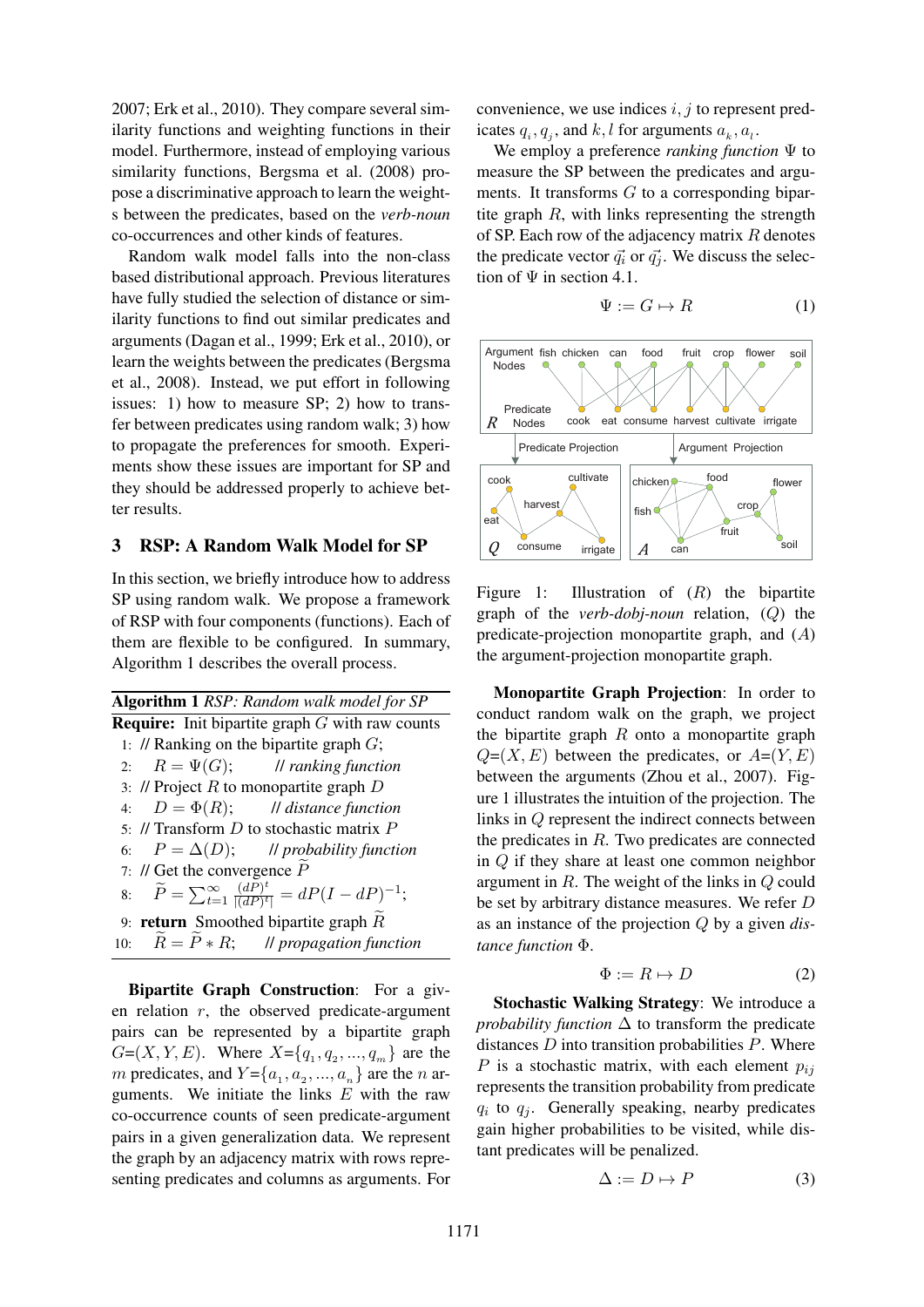Follow Equation 4, we aggregate over all orders of the transition probabilities  $P$  as the final stationary probabilities  $\tilde{P}$ . According to the *Perron*-*Frobenius* theory, one can verify that it converges to  $dP(I - dP)^{-1}$  when P is non-negative and regular matrix (Li et al., 2009). Where  $t$  represents the orders: the length of the path between two nodes in terms of edges. The damp factor  $d \in (0, 1)$ , and its value mainly depends on the data sparsity level. Typically  $d$  prefers small values such as 0.005. It means higher order transitions are much less reliable than lower orders (Liben-Nowell and Kleinberg, 2007).

$$
\widetilde{P} = \sum_{t=1}^{\infty} \frac{(dP)^t}{|(dP)^t|} = dP(I - dP)^{-1} \tag{4}
$$

Preference Propagation: in Equation 5, we combine the converged transition probabilities  $P$ with the measured preferences R as the *propagation function*: 1) for a given predicate, firstly it transfers to all nearby predicates with designed probabilities; 2) then it sums over the arguments preferred by these predicates with quantified scores to get smoothed  $R$ . We further describe its configuration details in Section 4.4 and Equation 12 with two propagation modes.

$$
\widetilde{R} = \widetilde{P} * R \tag{5}
$$

#### 4 Model Configurations

### 4.1 Preference Ranking: Measure the Selectional Preferences

In collaborative filtering, usually there are *explicit* and *scaled* user ratings on their item preferences. For instance, a user ratings a movie with a score∈[0,10] on IMDB site. But in SP, the preferences between the predicates and arguments are implicit: their co-occurrence counts follow the power law distribution and vary greatly.

Therefore, we employ a ranking function  $\Psi$  to measure the SP of the *seen* predicate-argument pairs. We suppose this could bring at least two benefits: 1) a proper measure on the preferences can make the discovering of nearby predicates with similar preferences to be more accurate; 2) while propagation, we propagate the scored preferences, rather than the raw counts or conditional probabilities, which could be more proper and agree with the nature of SP smooth. We denote SelPref(q, a) as  $Pr(q, a)$  for short.

$$
Selfref(q, a) = \Psi(q, a)
$$
 (6)

Previous literatures have well studied on various smooth models for SP. However, they vary greatly on the measure of preferences. It is still not clear how to do this best. Lapata et al. investigate the correlations between the co-occurrence counts (CT)  $c(q, a)$ , or smoothed counts with the human plausibility judgements (Lapata et al., 1999; Lapata et al., 2001). Some introduce conditional probability (CP)  $p(a|q)$  for the decision of preference judgements (Chambers and Jurafsky, 2010; Erk et al., 2010; Séaghdha, 2010). Meanwhile, the pointwise mutual information (MI) is also employed by many researchers to filter out incorrect inferences (Pantel et al., 2007; Bergsma et al., 2008).

$$
\Psi_{CT} = c(q, a) \qquad \Psi_{MI} = log \frac{p(q, a)}{p(q)p(a)}
$$
\n
$$
\Psi_{CP} = \frac{c(q, a)}{c(q, *)} \qquad \Psi_{TD} = c(q, a)log(\frac{m}{|a|})
$$
\n(7)

In this paper, we present an adjusted ranking function (AR) in Equation 8 to measure the SP of seen predicate-argument pairs. Intuitively, it measures the preferences by combining both the *popularity* and *association*, with parameters control the uncertainty of the trade-off between the two. We define the popularity as the joint probability  $p(q, a)$  based on MLE, and the association as MI. This is potentially similar to the process of human plausibility judgements. One may judge the plausibility of a predicate-argument collocation from two sides: 1) if it has enough evidences and commonly to be seen; 2) if it has strong association according to the cognition based on kinds of background knowledge. This metric is also similar to the TF-IDF (TD) used in information retrieval.

$$
\Psi_{AR}(q, a) = p(q, a)^{\alpha_1} \left(\frac{p(q, a)}{p(q)p(a)}\right)^{\alpha_2}
$$
  
s.t.  $\alpha_1, \alpha_2 \in [0, 1]$  (8)

We verify if a metric is better by two tasks: 1) how well it correlates with human plausibility judgements; 2) how well it helps with the smooth inference to disambiguate plausible and implausible instances. We conduct empirical experiments on these issues in Section 5.3 and Section 5.4.

#### 4.2 Distance Function: Projection of the Monopartite Graph

In Equation 9, the distance function  $\Phi$  is used to discover nearby predicates with distance  $d_{ij}$ . It weights the links on the monopartite graph Q. It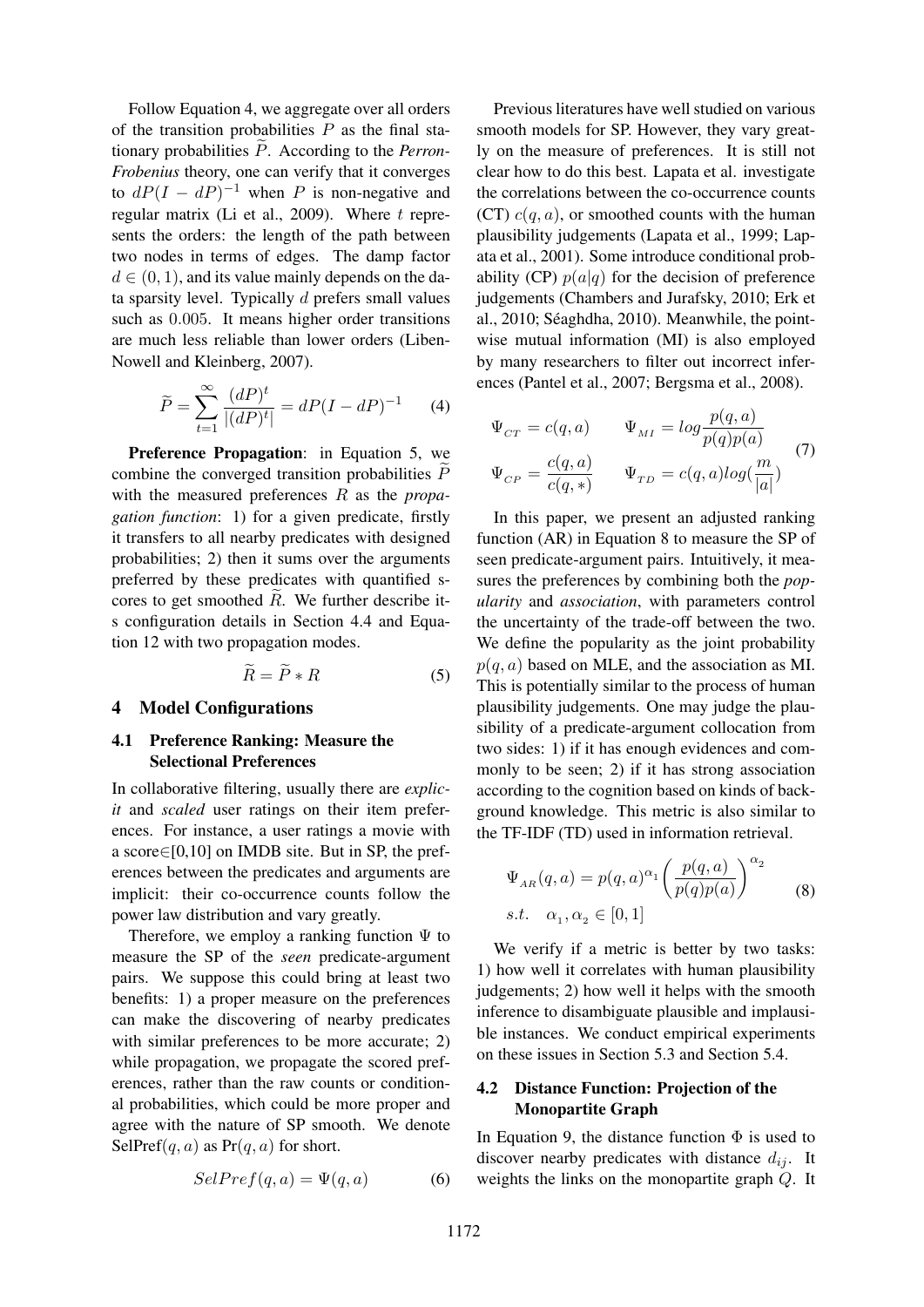guides the walker to transfer between predicates. We calculate  $\Phi$  based on the vectors  $\vec{q}_i, \vec{q}_j$  represented by the measured preferences in R.

$$
d_{ij} = \Phi(\vec{q_i}, \vec{q_j}) \tag{9}
$$

Where  $\Phi$  can be distance functions such as Euclidean (norm) distance or Kullback-Leibler divergence (KL) etc., or one *minus* the similarity functions such as Jaccard and Cosine etc. The selection of distributional functions has been fully studied by previous work (Lee, 1999; Erk et al., 2010). In this paper, we do not focus on this issue due to page limits. We simply use the *Cosine* function:

$$
\Phi_{cosine}(\vec{q_i}, \vec{q_j}) = 1 - \frac{\vec{q_i} \cdot \vec{q_j}}{\|\vec{q_i}\| \|\vec{q_j}\|} \tag{10}
$$

#### 4.3 Probability Function: the Walk Strategy

We define the probability function  $\Delta$  as Equation 11. Where the transition probability  $p(q_i | q_i)$ in  $P$  is defined as a function of the distance  $d_{ij}$ with a parameter  $\delta$ . Intuitively, it means in a given walk step, a predicate  $q_i$  which is far away from  $q_i$  will get much less probability to be visited, and  $q_i$  has high probabilities to start walk from itself and its nearby predicates to pursue good precision. Once we get the transition matrix  $P$ , we can compute  $P$  according to Equation 4.

$$
p(q_j|q_i) = \Delta(d_{ij}) = \frac{(1-d_{ij})^{\delta}}{Z(q_i)}
$$
  
s.t.  $\delta \ge 0$ ,  $d_{ij} \in [0,1]$  (11)

Where the parameter  $\delta$  is used to control the balance of nearby and distant predicates.  $Z(q_i)$  is the normalize factor. Typically,  $\delta$  around 2 can produce good enough results in most cases. We verify the settings of  $\delta$  in section 5.3.2.

#### 4.4 Propagation Function

The propagation function in Equation 5 is represented by the matrix form. It can be expanded and rewritten as Equation 12. Where  $\tilde{p}(q_i | q_i)$  is the converged transition probability from predicate  $q_i$ to  $q_i$ . Pr $(a_k, q_i)$  is the measured preference of predicate  $q_i$  with argument  $a_k$ .

$$
\widetilde{\Pr}(a_k, q_i) = \sum_{j=1}^{m} \widetilde{p}(q_j|q_i) \cdot \Pr(a_k, q_j) \qquad (12)
$$

We employ two propagation modes (PropMode) for the preference propagation function. One is

'CP' mode. In this mode, we always set  $Pr(q, a)$ as the conditional probability  $p(a|q)$  for the propagation function, despite what  $\Psi$  is used for the distance function. This mode is similar to previous methods (Dagan et al., 1999; Keller and Lapata, 2003; Bergsma et al., 2008). The other is 'PP' mode. We set ranking function  $\Psi = Pr(q, a)$  always to be the same in both the distance function and the propagation function. That means what we propagated is the designed and scored preferences. This could be more proper and agree with the nature of SP smooth. We show the improvement of this extension in section 5.3.1.

#### 5 Experiments

#### 5.1 Data Set

Generalization Data: We parsed the Agence France-Presse (AFP) and New York Times (NYT) sections of the LDC English Gigaword corpora (Parker et al., 2011), each from year 2001-2010. The parser is provided by the Stanford CoreNLP  $package<sup>1</sup>$ . . We filter out all tokens containing non-alphabetic characters, collect the <*verb-dobjnoun* > triples from the syntactically analyzed data. Predicates (verbs) whose frequency lower than 30 and arguments (noun headwords) whose frequency less than 5 are excluded out. No other filters have been done. The resulting data consist of:

- *AFP*: 26, 118, 892 verb-dobj-noun observations with 1, 918, 275 distinct triples, totally 4, 771 predicates and 44, 777 arguments.
- *NYT*: 29, 149, 574 verb-dobj-noun observations with 3, 281, 391 distinct triples, totally 5, 782 predicates and 57, 480 arguments.

Test Data: For pseudo-disambiguation, we employ Penn TreeBank-3 (*PTB*) as the test data (Marcus et al.,  $1999$ <sup>2</sup>. We collect the 36, 400 manually annotated *verb-dobj-noun* dependencies (with 23, 553 distinct ones) from PTB. We keep dependencies whose predicates and arguments are seen in the generalization data. We randomly select 20% of these dependencies as the test set. We split the test set equally into two parts: one as the *development* set and the other as the *final* test set.

Human Plausibility Judgements Data: We employ two human plausibility judgements data

<sup>2</sup>PTB includes 2, 499 stories from the Wall Street Journal (WSJ). It is different with our two generalization data.

<sup>1</sup> http://nlp.stanford.edu/software/corenlp.shtml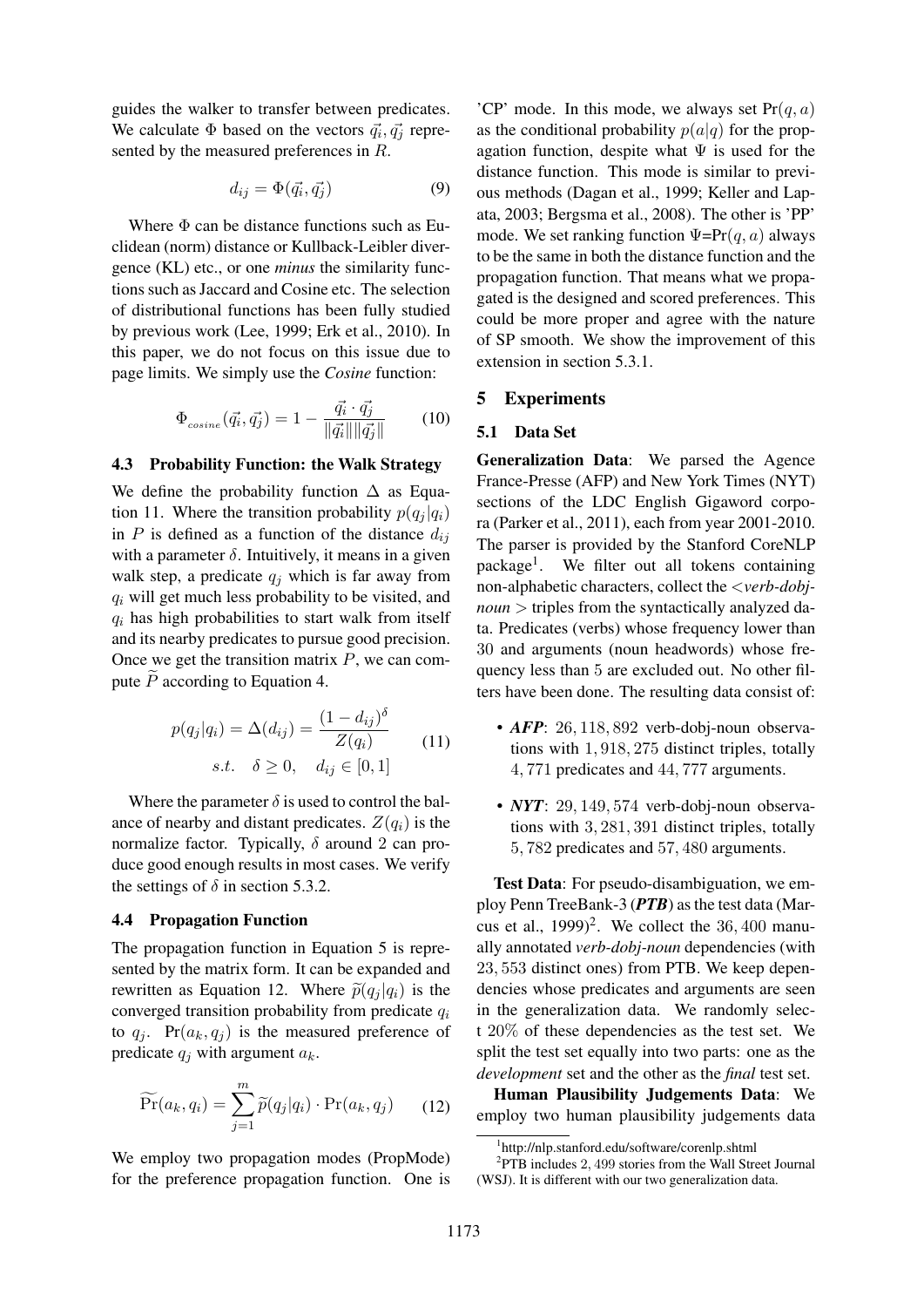for the correlation evaluation. In each they collect a set of predicate-argument pairs, and annotate with two kinds of human ratings: one for an argument takes the role as the *patient* of a predicate, and the other for the argument as the *agent*. The rating values are between 1 and 7: e.g. they assign *hunter-subj-shoot* with a rating 6.9 but 2.8 for *shoot-dobj-hunter*.

- *PBP*: Padó et al. (2007) develop a set of human plausibility ratings on the basis of the Penn TreeBank and FrameNet respectively. We refer PBP as their 212 patient ratings from the Penn TreeBank.
- **MRP**: This data are originally contributed by McRae et al. (1998). We use all their 723 *patient-nn* ratings.

Without explicit explanation, we remove all the selected PTB tests and human plausibility pairs from AFP and NYT to treat them unseen.

#### 5.2 Comparison Methods

Since RSP falls into the unsupervised distributional approach, we compare it with previous similarity-based methods and unsupervised generative topic model <sup>3</sup> .

Erk et al. (Erk, 2007; Erk et al., 2010) are the pioneers to address SP using similarity-based method. For a given  $(q, a)$  in relation r, the model sums over the similarities between a and the seen headwords  $a' \in \text{Seen}(q, r)$ . They investigated several similarity functions  $sim(a, a')$  such as Jaccard, Cosine, Lin, and nGCM etc., and different weighting functions  $wt_{q,r}(a')$ .

$$
S(q, r, a) = \sum_{a'} \frac{wt_{q,r}(a')}{Z_{q,r}} \cdot sim(a, a') \tag{13}
$$

For comparison, we suppose the primary corpus and generalization corpus in their model to be the same. We set the similarity function of their model as nGCM, use both the FREQ and DISCR weighting functions. The vector space is in SYN-PRIMARY setting with 2, 000 basis elements.

Dagan et al. (1999) propose state-of-the-art similarity based model for word co-occurrence probabilities. Though it is not intended for SP, but it can be interpreted and rewritten for SP as:

$$
Pr(a|q) = \sum_{q' \in Simset(q)} \frac{sim(q, q')}{Z(q)} p(a|q') \quad (14)
$$

They use the k-closest nearbys as  $Simset(q)$ , with a parameter  $\beta$  to revise the similarity function. For comparison, we use the Jensen-Shannon divergence (Lin, 1991) which shows the best performance in their work as  $sim(q, q')$ , and optimize the settings of k and  $\beta$  in our experiments.

LDA-SP: Another kind of sophisticated unsupervised approaches for SP are latent variable models based on Latent Dirichlet Allocation (L-DA). Ó Séaghdha  $(2010)$  applies topic models for the SP induction with three variations: LDA, Rooth-LDA, and Dual-LDA; Ritter et al. (2010) focus on inferring latent topics and their distributions over multiple arguments and relations (*e.g.*, the subject and direct object of a verb).

In this work, we compare with  $\acute{o}$  Séaghdha's original LDA approach to SP. We use the Matlab Topic Modeling Toolbox $4$  for the inference of latent topics. The hyper parameters are set as suggested  $\alpha=50/T$  and  $\beta=200/n$ , where T is the number of topics and  $n$  is the number of arguments. We test  $T=100, 200, 300$ , each with  $1,000$ iterations of Gibbs sampling.

#### 5.3 Pseudo-Disambiguation

*Pseudo-disambiguation* has been used for SP evaluation by many researchers (Rooth et al., 1999; Erk, 2007; Bergsma et al., 2008; Chambers and Jurafsky, 2010; Ritter et al., 2010). First the system removes a portion of seen predicate-argument pairs from the generalization data to treat them as unseen positive tests  $(q, a<sup>+</sup>)$ . Then it introduces confounder selection to create a *pseudo* negative test  $(q, a^-)$  for each positive  $(q, a^+)$ . Finally it evaluates a SP model by how well the model disambiguates these positive and negative tests.

**Confounder Selection**: for a given  $(q, a<sup>+</sup>)$ , the system selects an argument  $a'$  from the argument vocabulary. Then by ensure  $(q, a')$  is *unseen* in the generalization data, it treats  $a'$  as pseudo  $a^-$ . This process guarantees that  $(q, a<sup>-</sup>)$  to be negative in real case with very high probability. Previous work have made advances on confounder selection with random, bucket and nearest confounders. Random confounder (RND) most closes to the realistic case; While nearest confounder (NER) is reproducible and it avoids frequency bias (Chambers and Jurafsky, 2010).

In this work, we employ both RND and NER confounders: 1) for RND, we randomly select

 $3$ The implementation of RSP and listed previous methods are available at https://github.com/ZhenhuaTian/RSP

<sup>4</sup> psiexp.ss.uci.edu/research/programs data/toolbox.htm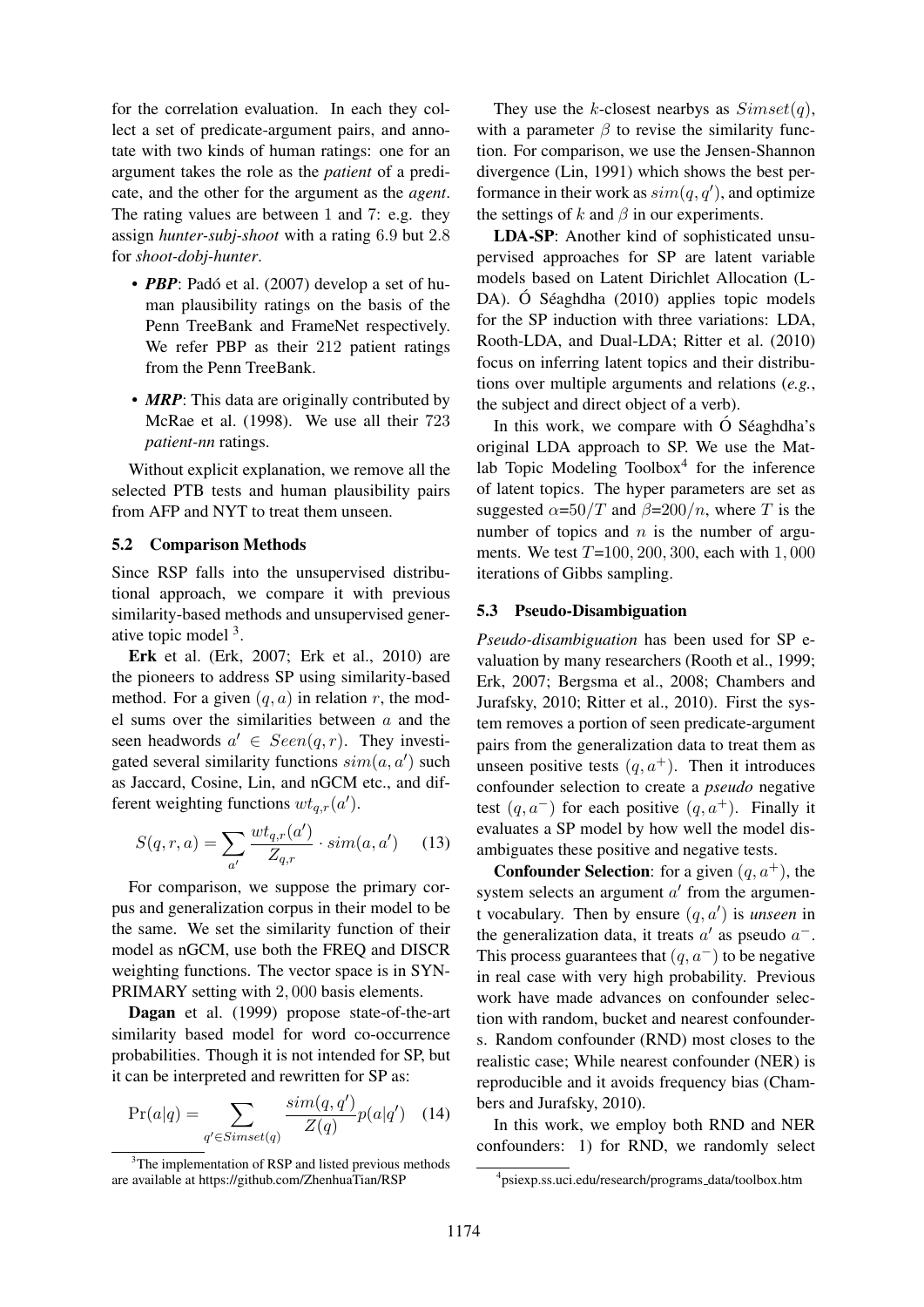confounders according to the occurrence probability of arguments. We sample confounders on both the development and final test data with 100 iterations. 2) for NER, firstly we sort the arguments by their frequency. Then we select the nearest confounders with two iterations. One iteration selects the confounder whose frequency is more than or equal to  $a^+$ , and the other iteration with frequency lower than or equal to  $a^+$ .

Evaluation Metric: we evaluate performance on both the *pairwise* and *pointwise* settings:

1) On pairwise setting, we combine corresponding  $(q, a^+, a^-)$  together as test instances. The performance is evaluated based on the accuracy (AC-C) metric. It computes the portion of test instances  $(q, a^+, a^-)$  which correctly predicted by the smooth model with  $score(q, a^+) > score(q, a^-)$ . We weight each instance equally for **macroACC**, and weight each by the frequency of the positive pair  $(q, a^+)$  for **microACC**.

2) On pointwise setting, we use each positive test  $(q, a^+)$  or negative test  $(q, a^-)$  as test instances independently. We treat it as a binary classification task, and evaluate using the standard area-under-the-curve (AUC) metric. This metric is firstly employed for the SP evaluation by Ritter et al (2010). For macroAUC, we weight each instance equally; for microAUC, we weight each by its argument frequency (Bergsma et al., 2008).

Parameters Tuning: The parameters are tuned on the PTB *development* set, using AFP as the generalization data. We report the overall performance on the *final* test set. While using NYT as the generalization data, we hold the same parameter settings as AFP to ensure the results are robust. Note that indeed the parameter settings would vary among different generalization and test data.

#### 5.3.1 Verify Ranking Function and Propagation Method

This experiment is conducted on the PTB *development* set with RND confounders. We use AFP and NYT as the generalization data. For comparison, we set the distance function Φ as *Cosine*, with default  $d=0.005$ , and  $\delta=1$ .

In Table 1, the evaluation metric is Accuracy. The first 4 rows are the results of 'CP' PropMode, and the latter 3 rows are the 'PP' PropMode. With respect to the ranking function  $\Psi$ , CP performs the worst as it considers only the popularity rather than association. The heavy bias on frequent predicates and arguments has two major drawbacks: a)

The computation of predicate distances would rely much more on frequent arguments, rather than those arguments they preferred; b) While propagation, it may bias more on frequent arguments, too. Even these frequent arguments are less preferred and not proper to be propagated.

| Crit.                | AFP   |       | <b>NYT</b> |       |  |
|----------------------|-------|-------|------------|-------|--|
|                      | macro | micro | macro      | micro |  |
| $\Psi_{CP}$          | 71.7  | 76.7  | 78.2       | 81.2  |  |
| $\Psi$ <sub>MI</sub> | 70.9  | 75.8  | 79.1       | 81.8  |  |
| $\Psi_{TD}$          | 73.4  | 78.2  | 80.9       | 83.4  |  |
| $\Psi_{_{AR}}$       | 72.9  | 77.8  | 81.0       | 83.5  |  |
| $\Psi_{MI}$          | 76.8  | 80.6  | 81.9       | 83.8  |  |
| $\Psi$ <sub>TD</sub> | 74.4  | 79.1  | 81.8       | 84.2  |  |
|                      | 82.5  | 85.2  | 87.7       | 88.6  |  |

Table 1: Comparing different ranking functions.

For MI, it biases infrequent arguments with strong association, without regarding to the popular arguments with more evidences. Furthermore, the generalization data is automatically parsed and kind of noisy, especially on infrequent predicates and arguments. The noises could yield unreliable estimations and decrease the performance. For T-D, it outperforms MI method on 'CP' PropMode, but it not always outperforms MI on 'PP' Prop-Mode. It is no surprise to find out the adjusted ranking AR achieves better results on both AFP and NYT data, with  $\alpha_1=0.2$  and  $\alpha_2=0.6$ . Finally, it shows the 'PP' mode, which propagating the designed preference scores, gains significantly better performance as discussed in Section 4.4.

#### 5.3.2 Verify  $\delta$  of the Probability Function

This experiment is conducted on the PTB *development* tests with both RND and NER confounders. The generalization data is AFP.



Figure 2: Performance variation on different  $\delta$ .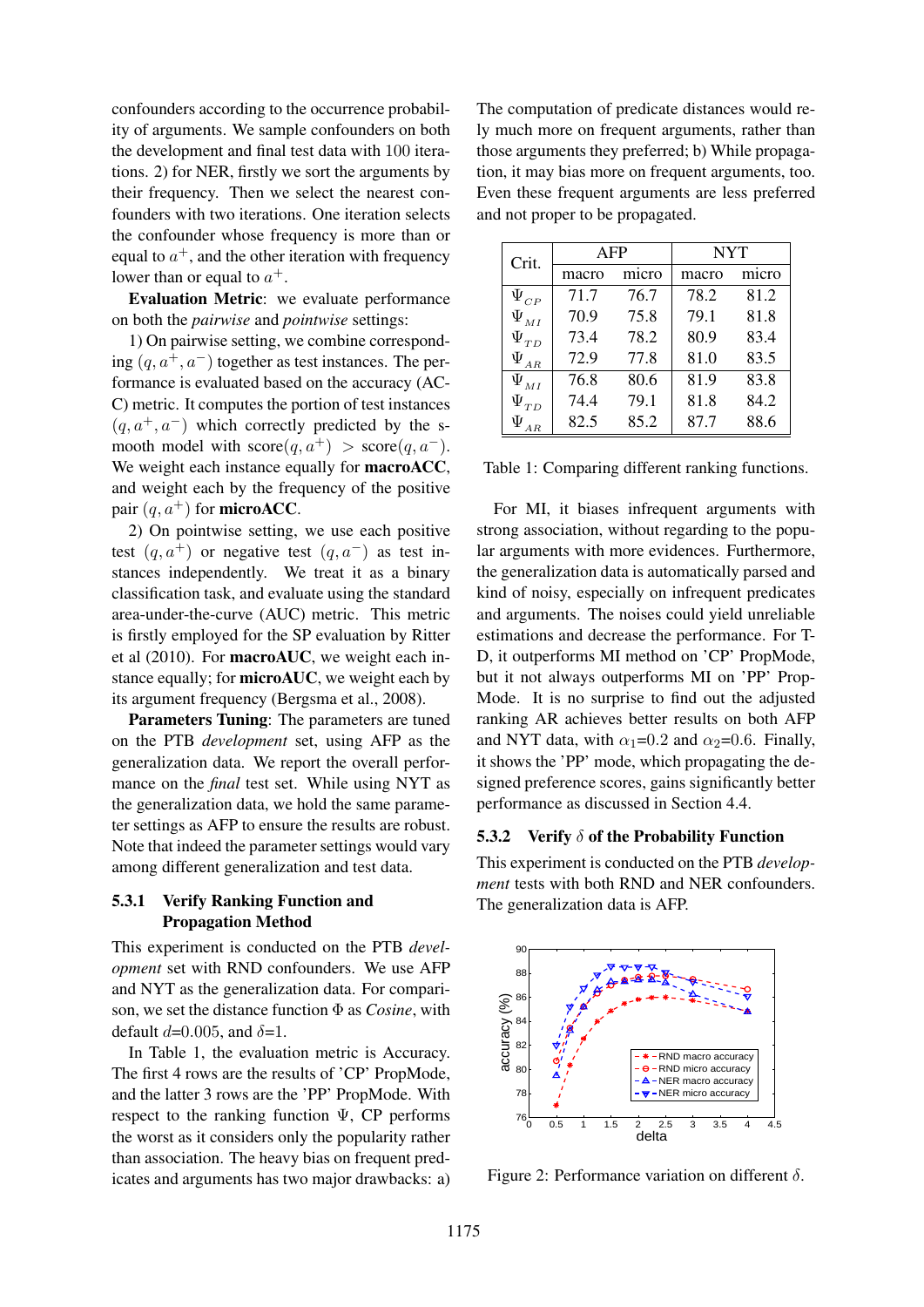|                      | AFP        |       |            | <b>NYT</b> |            |       |            |       |
|----------------------|------------|-------|------------|------------|------------|-------|------------|-------|
| Criterion            | <b>RND</b> |       | <b>NER</b> |            | <b>RND</b> |       | <b>NER</b> |       |
|                      | macro      | micro | macro      | micro      | macro      | micro | macro      | micro |
| Erk et al. $_{FREG}$ | 73.7       | 73.6  | 73.9       | 73.6       | 68.3       | 68.4  | 63.8       | 63.0  |
| Erk et al. DISCR     | 76.0       | 78.3  | 79.1       | 78.1       | 83.3       | 84.2  | 82.4       | 82.6  |
| Dagan et al.         | 80.6       | 82.8  | 84.7       | 85.0       | 87.0       | 87.6  | 86.9       | 87.3  |
| LDA-SP               | 82.0       | 83.5  | 83.7       | 82.9       | 89.1       | 89.0  | 87.9       | 87.8  |
| $RSP_{naive}$        | 72.6       | 76.4  | 79.4       | 81.1       | 78.5       | 80.4  | 74.8       | 78.0  |
| $+Rank$              | 74.0       | 77.7  | 83.5       | 85.2       | 81.4       | 83.1  | 84.5       | 86.9  |
| $+Rank+PP$           | 83.5       | 85.2  | 87.2       | 87.0       | 88.2       | 88.2  | 88.0       | 88.3  |
| $+Rank+PP+Delta$     | 86.2       | 87.3  | 88.4       | 88.1       | 90.6       | 90.1  | 91.1       | 89.3  |

Table 2: Pseudo-disambiguation results of different smooth models. Macro and micro Accuracy.



Figure 3: Marco and micro ROC curves of different smooth models.

We set the ranking function  $\Psi$  as AR (with tuned  $\alpha_1=0.2$  and  $\alpha_2=0.6$ ), the distance function  $Φ$  as *Cosine*, default *d*=0.005, and we restrict  $δ ∈$ [0.5, 4]. Figure 2 shows  $\delta$  has significant impact on the performance. Starting from  $\delta = 0.5$ , the system gains better performance while  $\delta$  increasing. It achieves good results around  $\delta = 2$ . This means for a given predicate, the penalty on its distant predicates helps to get more accurate smooth. The performance will drop if  $\delta$  becomes too big. This means closest predicates are useful for smooth. It it not better to penalize them heavily.

#### 5.3.3 Overall Performance

Finally we compare the overall performance of different models. We report the results on the PTB *final* test set, with RND and NER confounders.

Table 2 shows the overall performance on Accuracy metric. Among previous methods in the first 4 rows, LDA-SP performs the best in most cases. In the last 4 rows,  $RSP_{naive}$  means both the ranking function and PropMode are set as 'CP' and  $\delta = 1$ . This configuration yields poor performance. Iteratively, by employing the adjusted

ranking function, smoothing with preference propagation method, and revising the probability function with the parameter  $\delta$ , RSP outperforms all previous methods. The parameter settings of RSP-All are  $\alpha_1 = 0.2$ ,  $\alpha_2 = 0.6$ ,  $\delta = 1.75$  and  $d = 0.005$ .

Figure 3 show the macro (left) and micro (right) receiver-operating-characteristic (ROC) curves of different models, using AFP as the generalization data and RND confounders. For each kind of previous methods, we show the best AUC they achieved. RASP-All still performs the best on the terms of AUC metric, achieving macroAUC at 84% and microAUC at 89%. We also verified the AUC metric using NYT as the generalization data. The results are similar to the AFP data. It is also interesting to find out that the ACC metric is not always bring into correspondence with the AUC metric. The difference mainly raise on the pointwise and pairwise test settings of pseudodisambiguation.

#### 5.4 Human Plausibility Judgements

We conduct empirical studies on the correlations between different *preference ranking* func-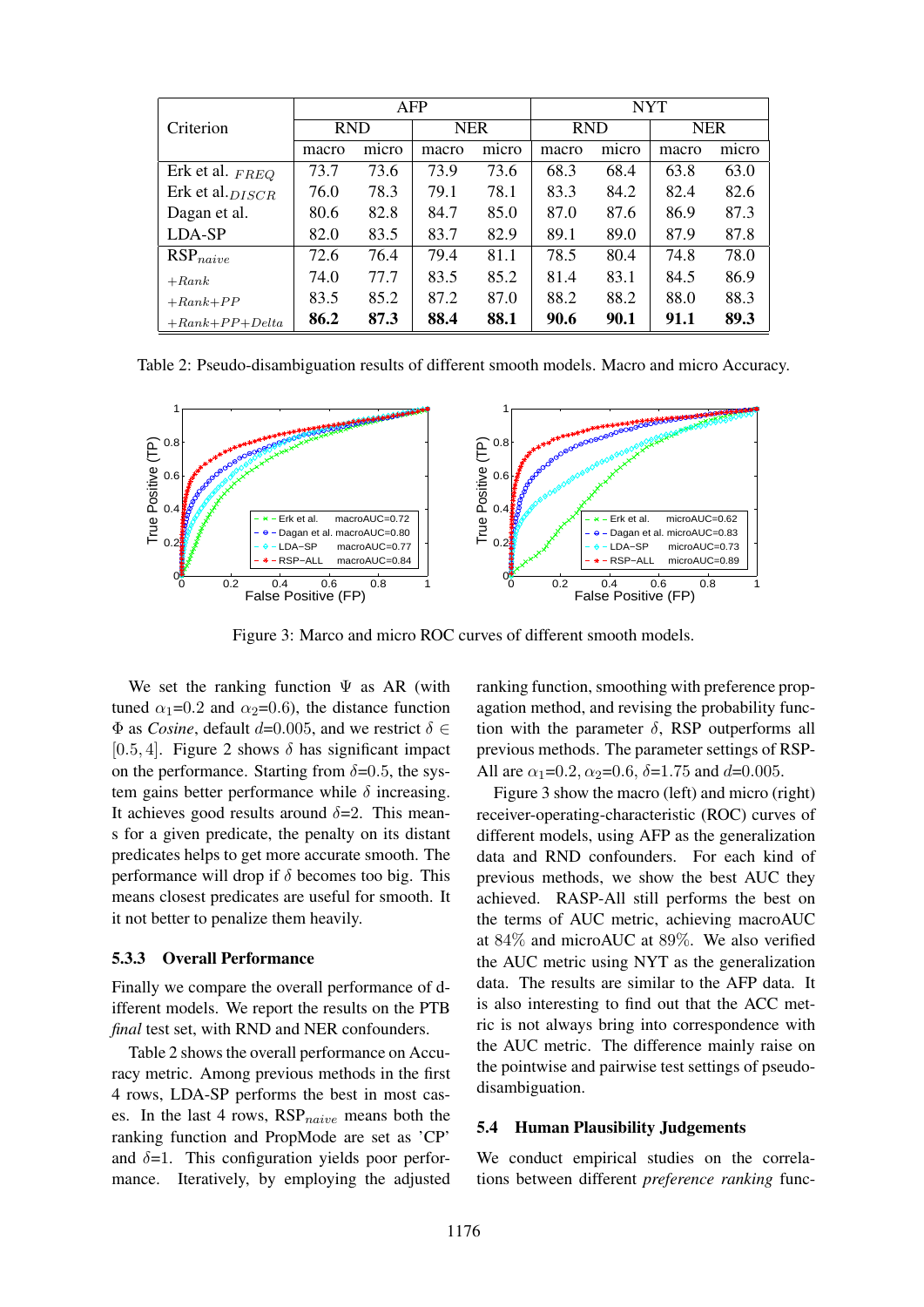|                                       | <b>AFP</b>        |            |                  | <b>NYT</b> |                   |            |                  |            |
|---------------------------------------|-------------------|------------|------------------|------------|-------------------|------------|------------------|------------|
| Criterion                             | Spearman's $\rho$ |            | Kendall's $\tau$ |            | Spearman's $\rho$ |            | Kendall's $\tau$ |            |
|                                       | <b>PBP</b>        | <b>MRP</b> | <b>PBP</b>       | <b>MRP</b> | <b>PBP</b>        | <b>MRP</b> | <b>PBP</b>       | <b>MRP</b> |
| CT                                    | 0.49              | 0.36       | 0.37             | 0.28       | 0.54              | 0.44       | 0.41             | 0.34       |
| CP                                    | 0.47              | 0.39       | 0.35             | 0.30       | 0.51              | 0.48       | 0.39             | 0.37       |
| MI                                    | 0.56              | 0.39       | 0.43             | 0.31       | 0.54              | 0.49       | 0.41             | 0.38       |
| TD                                    | 0.53              | 0.36       | 0.39             | 0.28       | 0.56              | 0.45       | 0.42             | 0.34       |
| AR                                    | 0.58              | 0.40       | 0.44             | 0.31       | 0.58              | 0.50       | 0.44             | 0.39       |
| Erk et al. FREQ                       | 0.30              | 0.08       | 0.22             | 0.06       | 0.25              | 0.09       | 0.18             | 0.06       |
| Erk et al. DISCR                      | 0.06              | 0.21       | 0.04             | 0.15       | 0.16              | 0.23       | 0.11             | 0.16       |
| Dagan et al.                          | 0.32              | 0.24       | 0.24             | 0.18       | 0.46              | 0.29       | 0.34             | 0.21       |
| LDA-SP                                | 0.31              | 0.32       | 0.23             | 0.23       | 0.38              | 0.38       | 0.28             | 0.28       |
| ${\rm LDA{\text -}SP_{+} }{}_{Bayes}$ | 0.39              | 0.25       | 0.30             | 0.18       | 0.40              | 0.32       | 0.30             | 0.23       |
| RSP-All                               | 0.46              | 0.31       | 0.34             | 0.23       | 0.53              | 0.38       | 0.40             | 0.28       |

Table 3: Correlation results on the human plausibility judgements data.

tions and human ratings. Follow Lapata et al. (2001), we first collect the co-occurrence counts of predicate-argument pairs in the human plausibility data from AFP and NYT (before removing them as unseen pairs). Then we score them with different ranking functions (described in Section 4.1) based on MLE. Inspired by Erk et al. (2010), we do not suppose linear correlations between the estimated scores and human ratings. We use the Spearman's  $\rho$  and Kendal's  $\tau$  rank correlation coefficient.

We also compare the correlations between the *smoothed scores* of different models with human ratings. With respect to upper bounds, Padó et al. (2007) suggest that the typical agreement of human participants is around a correlation of 0.7 on their plausibility data. We hold that automatic models of plausibility can not be expected to surpass this upper bound.

In Table 3, all coefficients are verified at significant level  $p<0.01$ . The first 5 rows are the correlations between the preference ranking functions and human ratings based on MLE. On both the PBP and MRP data, the proposed AR metric better correlates with human ratings than others, with  $\alpha_2$  $> 0.5$  and  $\alpha_1$  around [0.2, 0.35]. The latter 6 rows are the results of smooth models. It shows LDA-SP performs good correlation with human ratings, where  $LDA-SP_{+Baves}$  refers to the Bayes prediction method of Ritter et al. (2010). RSP model gains the best correlation on the two plausibility data in most cases, where the parameter settings are the same as pseudo-disambiguation.

### 6 Conclusions and Future Work

In this work we present an random walk approach to SP. Experiments show it is efficient and effective to address data sparsity for SP. It is also flexible to be applied to new data. We find out that a proper measure on SP between the predicates and arguments is important for SP. It helps with the discovering of nearby predicates and it makes the preference propagation to be more accurate. Another issue is that it is not good enough to directly applies the similarity or distance functions for smooth. Potential future work including but not limited to follows: investigate argument-oriented and personalized random walk, extend the model in heterogenous network with multiple link types, discover soft clusters using random walk for semantic induction, and combine it with discriminative learning approach etc.

## Acknowledgments

The research is supported in part by the National High Technology Research and Development Program 863 of China under Grant No.2012AA011003; Key Projects in the National Science and Technology Pillar Program under Grant No.2011BAK08B02; Chinese Government Graduate Student Overseas Study Program sponsored by the China Scholarship Council (CSC). We also gratefully acknowledge the anonymous reviewers for their helpful comments.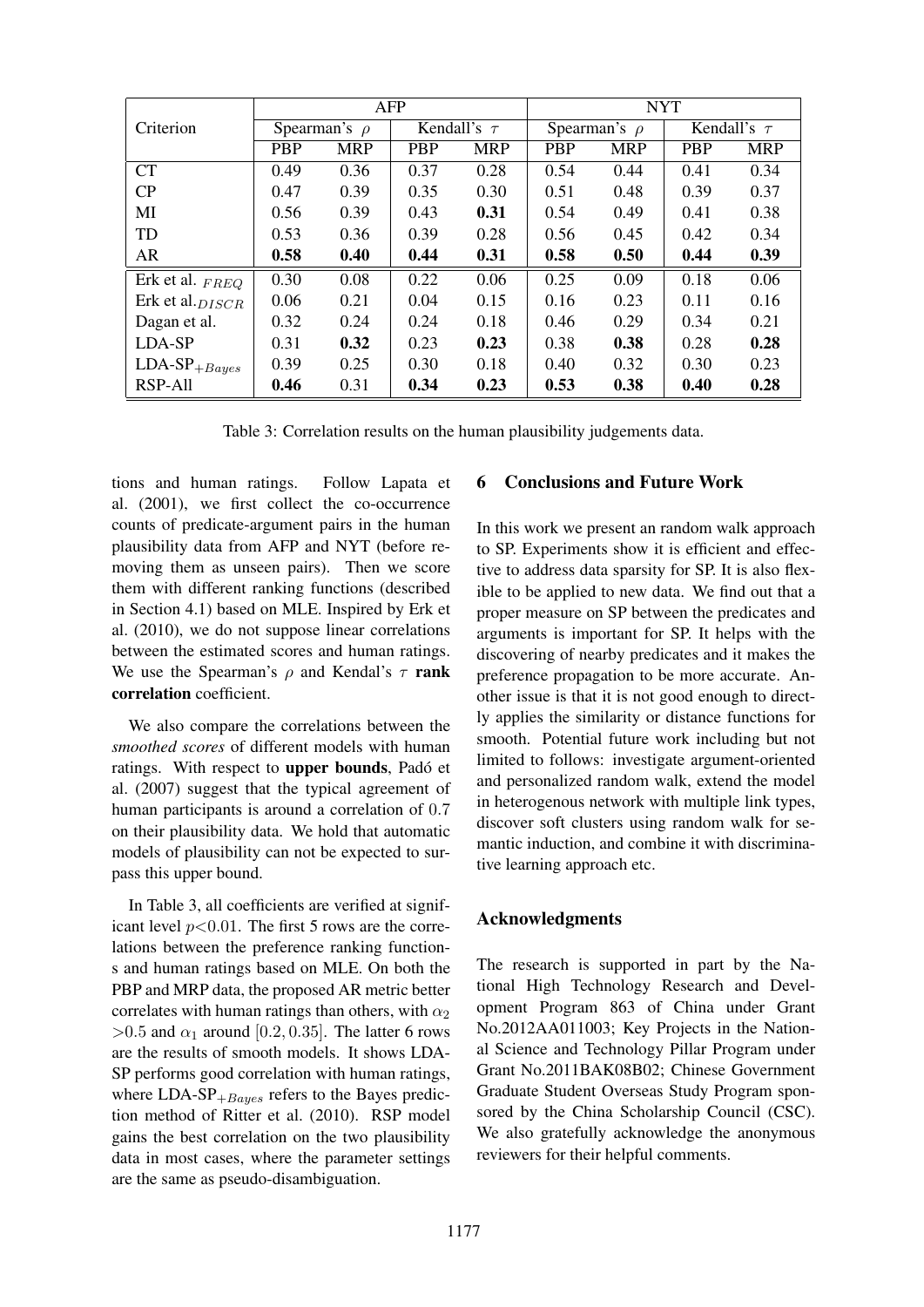#### References

- Eneko Agirre and David Martinez. 2001. Learning class-to-class selectional preferences. In *Proceedings of the 2001 workshop on Computational Natural Language Learning*.
- Shane Bergsma, Dekang Lin, and Randy Goebel. 2008. Discriminative learning of selectional preference from unlabeled text. In *EMNLP*.
- Carsten Brockmann and Mirella Lapata. 2003. Evaluating and combining approaches to selectional preference acquisition. In *EACL*.
- Nathanael Chambers and Dan Jurafsky. 2010. Improving the use of pseudo-words for evaluating selectional preferences. In *ACL*.
- Massimiliano Ciaramita and Mark Johnson. 2000. Explaining away ambiguity: Learning verb selectional preference with bayesian networks. In *COLING*.
- Stephen Clark and David J. Weir. 2002. Class-based probability estimation using a semantic hierarchy. *Computational Linguistics*, 28(2):187–206.
- Ido Dagan, Lillian Lee, and Fernando C. N. Pereira. 1999. Similarity-Based Models of Word Cooccurrence Probabilities. *Machine Learning*, 34:43–69.
- Katrin Erk, Sebastian Padó, and Ulrike Padó. 2010. A flexible, corpus-driven model of regular and inverse selectional preferences. *Computational Linguistics*, 36(4):723–763.
- Katrin Erk. 2007. A simple, similarity-based model for selectional preferences. In *ACL*.
- Daniel Gildea and Daniel Jurafsky. 2002. Automatic labeling of semantic roles. *Computational Linguistics*, 28(3):245–288.
- Jerrold J. Katz and Jerry A. Fodor. 1963. The structure of a semantic theory. *Language*, 39(2):170–210.
- Frank Keller and Mirella Lapata. 2003. Using the web to obtain frequencies for unseen bigrams. *Computational Linguistics*, 29(3):459–484.
- Maria Lapata, Scott McDonald, and Frank Keller. 1999. Determinants of adjective-noun plausibility. In *EACL*, pages 30–36. Association for Computational Linguistics.
- Maria Lapata, Frank Keller, and Scott McDonald. 2001. Evaluating smoothing algorithms against plausibility judgements. In *ACL*, pages 354–361. Association for Computational Linguistics.
- Lillian Lee. 1999. Measures of distributional similarity. In *ACL*, pages 25–32, Stroudsburg, PA, USA. Association for Computational Linguistics.
- Hang Li and Naoki Abe. 1998. Generalizing case frames using a thesaurus and the mdl principle. *Computational linguistics*, 24(2):217–244.
- Ming Li, Benjamin M Dias, Ian Jarman, Wael El-Deredy, and Paulo JG Lisboa. 2009. Grocery shopping recommendations based on basket-sensitive random walk. In *SIGKDD*, pages 1215–1224. ACM.
- David Liben-Nowell and Jon Kleinberg. 2007. The link-prediction problem for social networks. *Journal of the American society for information science and technology*, 58(7):1019–1031.
- Jianhua Lin. 1991. Divergence measures based on the shannon entropy. *IEEE Transactions on Information Theory*, 37(1):145–151.
- Mitchell P. Marcus, Beatrice Santorini, Mary Ann Marcinkiewicz, and Ann Taylor. 1999. Treebank-3.
- Diana McCarthy, Sriram Venkatapathy, and Aravind K. Joshi. 2007. Detecting compositionality of verbobject combinations using selectional preferences. In *EMNLP-CoNLL*.
- Ken McRae, Michael J. Spivey-Knowltonb, and Michael K. Tanenhausc. 1998. Modeling the influence of thematic fit (and other constraints) in on-line sentence comprehension. *Journal of Memory and Language*, 38(3):283–312.
- Sebastian Padó, Ulrike Padó, and Katrin Erk. 2007. Flexible, corpus-based modelling of human plausibility judgements. In *EMNLP/CoNLL*, volume 7.
- Patrick Pantel, Rahul Bhagat, Bonaventura Coppola, Timothy Chklovski, and Eduard Hovy. 2007. Isp: Learning inferential selectional preferences. In *NAACL-HLT*.
- Robert Parker, David Graff, Junbo Kong, Ke Chen, and Kazuaki Maeda. 2011. English gigaword fifth edition.
- Philip Resnik. 1993. Selection and information: a class-based approach to lexical relationships. *IRCS Technical Reports Series*.
- Philip Resnik. 1996. Selectional constraints: An information-theoretic model and its computational realization. *Cognition*, 61(1):127–159.
- Philip Resnik. 1997. Selectional preference and sense disambiguation. In *Proceedings of the ACL SIGLEX Workshop on Tagging Text with Lexical Semantics: Why, What, and How*. Washington, DC.
- Alan Ritter, Mausam, and Oren Etzioni. 2010. A latent dirichlet allocation method for selectional preferences. In *ACL*.
- Mats Rooth, Stefan Riezler, Detlef Prescher, Glenn Carroll, and Franz Beil. 1999. Inducing a semantically annotated lexicon via em-based clustering. In *ACL*.
- Diarmuid Ó Séaghdha. 2010. Latent variable models of selectional preference. In *ACL*.